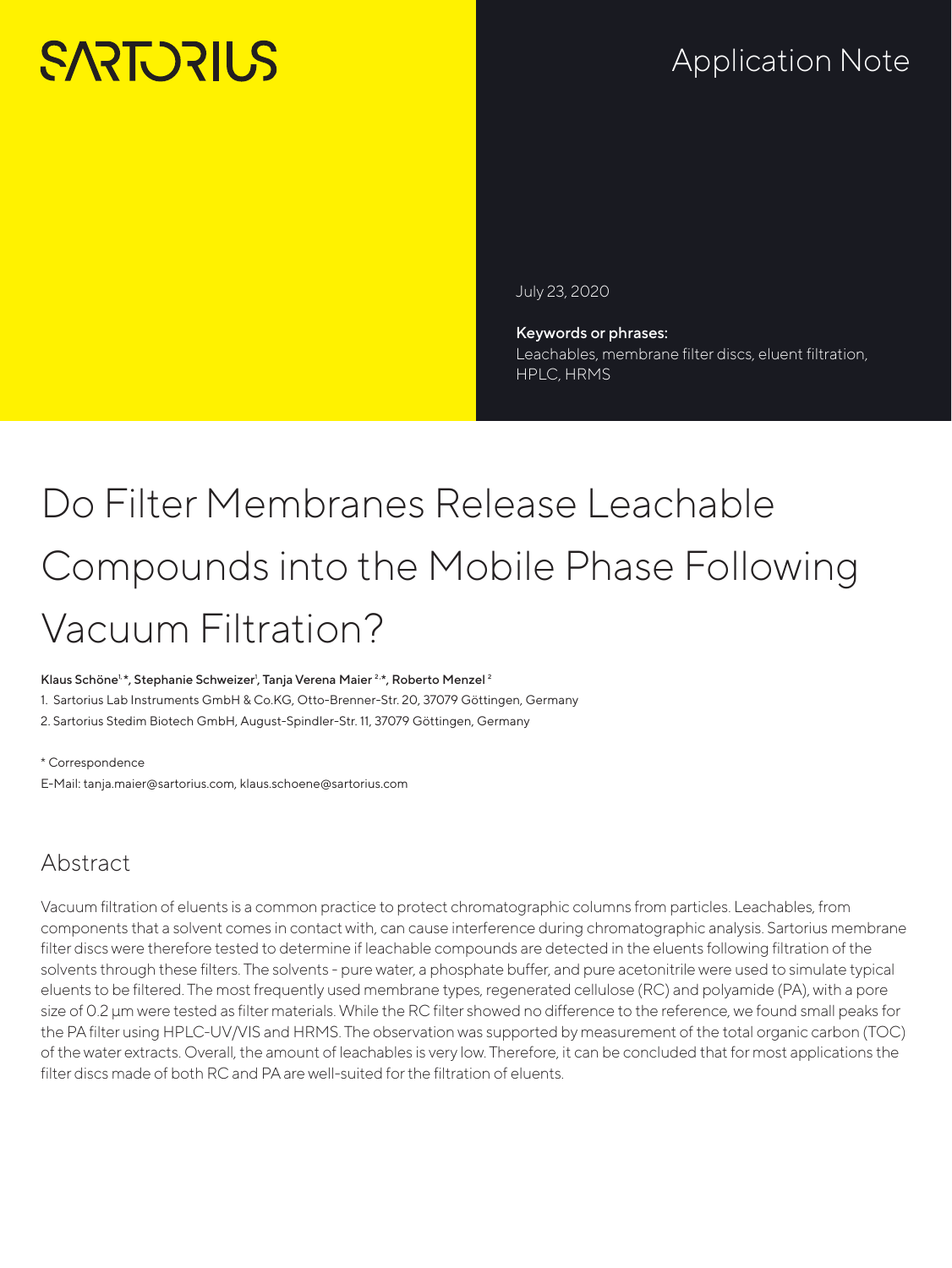#### Introduction

With the development of chromatographic methods based on densely packed columns, as used in HPLC or UHPLC, the chromatographic performance - the separation of analytes significantly improved compared to packed columns and is now an indispensable part of routine analysis. However, the high packing density of the stationary phase using 5 µm or smaller silica particles cause the problem that the columns are extremely sensitive to particulate impurities. Clogging the stationary phase reduces the quality of the results and can lead to down time of the analytical system generating costs. This risk is minimized by using various partially combined techniques such as inlet filters, guard columns, as well as syringe filters for sample filtration or membrane discs for buffer filtration. In this note we want to highlight the latter technique where the aqueous and/or organic mobile phase is filtered by vacuum using a filter holder and an inserted membrane disc with a pore size of 0.2  $\mu$ m. This type of eluent filtration is particularly widespread in cost-efficient routine analysis. It removes particulate impurities, such as precipitates or dust particles, from the respective solvent and at the same time many users see an advantage in degassing the solvent simultaneously by the applied vacuum (Ref. 1, 2).

Nevertheless, this type of filtration involves contact between the respective eluent and a membrane. There is a risk that compounds can leach from the membrane and produce undesired interference peaks or increase the background noise and even create an "out-of-specification" situation.

To investigate the influence of vacuum membrane filtration on the release of compounds into the respective eluent, two typical membrane filter materials, regenerated cellulose and polyamide (Nylon), were selected. Commonly used solvents such as pure water, acetonitrile and NaH<sub>2</sub>PO<sub>4</sub> buffer were filtered with both filter materials. The released compounds into the filtrates were analyzed by HPLC-UV/VIS, TOC and highresolution mass spectrometry (HRMS) and then compared with the respective reference.

#### Methods

Two different Sartorius membrane types – regenerated cellulose (RC, 18407, lot 1704923) and polyamide (25007, lot 1852193) - with a pore size of 0.2 µm were used. The performance of selected membranes used for the filtration of eluents is tested by filtering different model solutions through membranes using a glass filter holder (All-Glass Vacuum Filter Holder, 16309). The filtered solutions were tested as eluents using HPLC-UV/VIS (pure water and NaH<sub>2</sub>PO<sub>4</sub> buffer) and LC-HRMS (Acetonitrile) in direct infusion mode to generate an eluent-specific mass chromatogram. Acetonitrile (p.a. Honeywell or LC grade) was purchased from Sigma-Aldrich. Pure water (RO water) was used as eluent and to prepare a 10 mm NaH<sub>2</sub>PO<sub>4</sub> buffer solution for HPLC-UV/VIS analyses.

 In addition, the TOC of pure water filtered through the RC or the polyamide membrane was analyzed.

TOC analyses were performed on a Shimadzu TOC-V CSH (Autosampler: ASI-V). In total, 350-400 mL of pure water (TOC < 50 ppb) was filtered through the filter holder equipped with the respective membrane. Additionally, solutions were passed through the filter holder without a filtration membrane. These controls are referred to as the blank.

System used for high resolution mass spectrometry (HRMS) analyses was a Xevo G2-XS ESI-QToF mass analyzer from Waters. MS parameters: mass range m/z 50– 1500; source temperature 120°C; cone gas flow 50 L/h, desolvation gas temperature 550°C and flow 950 L/h; collision mode: ramp from 15 to 40 eV, analysis run in ESI negative and ESI positive ionization mode. Software Data processing was UNIFI™ v1.8.2.

The HPLC-UV/Vis measurements were carried out with an Agilent 1200 Infinity equipped with a VWD detector. An artificial test sample of pure water was injected. Gradient separation was performed on a Nucleosil C18 column (5 µm x 250 mm x 4.6 mm, 100 Å) with a Nucleosil 100-5 C18 guard column (5 µm x 3 mm, 100 Å) in front. Solvents as eluents for the test were A) pure acetonitrile and B) pure water or NaH<sub>2</sub>PO<sub>4</sub> buffer filtered through the membrane disc holder. For HPLC-UV/VIS analyses acetonitrile was not filtered. Conditions were as follows: flow 1 mL/min, column temperature 40°C, injection volume 20 µL and detection wavelength 220 nm. The gradient used is shown in Table 1.

#### Table 1: Gradient Parameters for HPLC-UV/VIS

#### HPLC-UVV/Vis Method at 220 nm

| $0 - 10$ min  | isocratic 10/90 acetonitrile/aqueous |
|---------------|--------------------------------------|
| $10 - 35$ min | gradient 40/60 acetonitrile/agueous  |
| $35 - 70$ min | isocratic 90/10 acetonitrile/aqueous |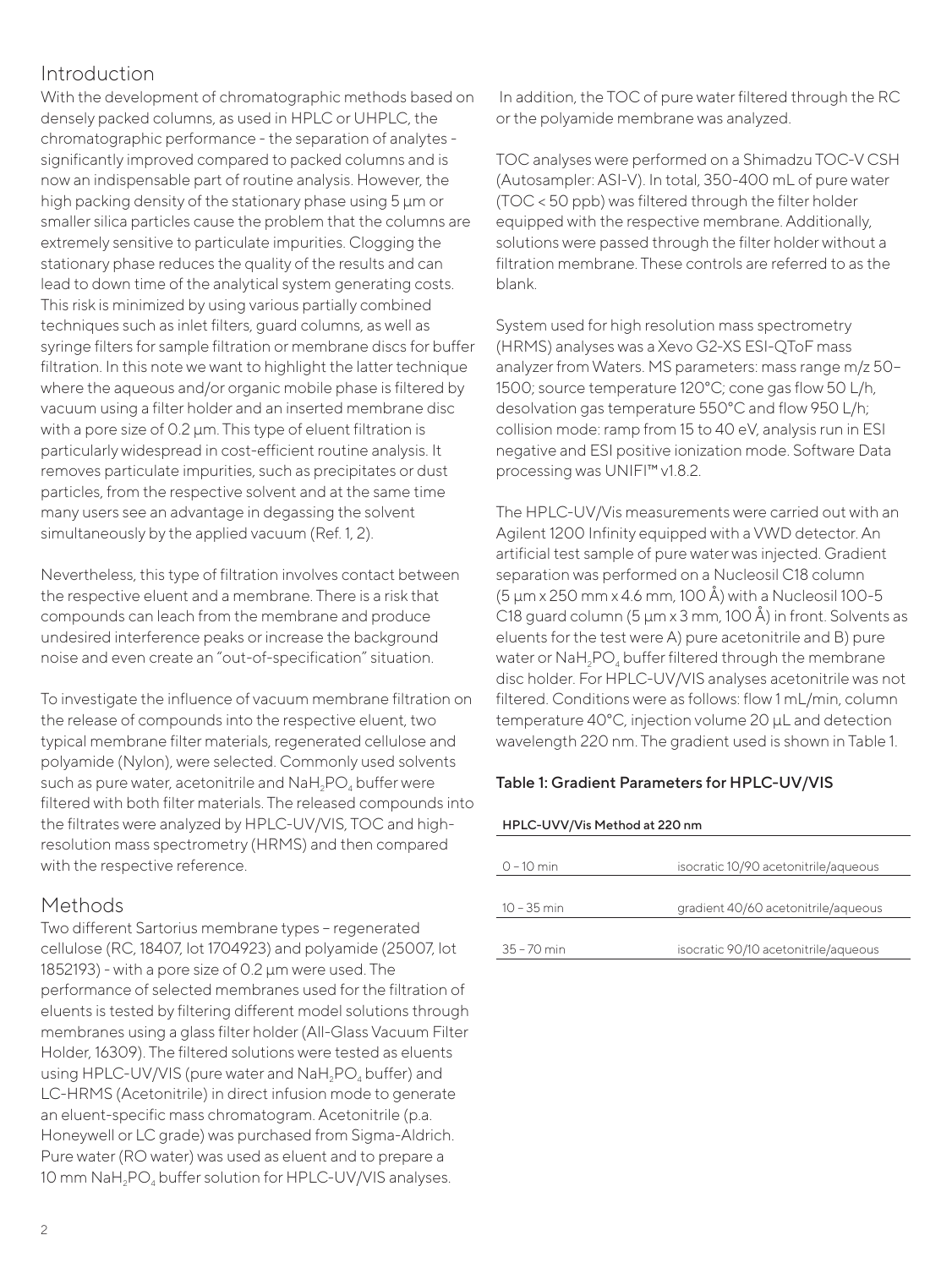#### Results and Discussion

Three different analytical methods were used to detect and analyze compounds that potentially leach from the membrane filter disc. The value provides a first estimate of the organic contamination in the sample. HPLC-UV/VIS analysis is used to investigate the influence of different membranes on eluent filtration under realistic conditions in routine analysis. In addition, high-resolution mass spectrometry (HRMS), a high sensitivity detection method, was applied to generate an eluent-specific mass chromatogram and to be able to identify possible "contaminants" from their mass signals.

The TOC values of the reference as well as both eluent extracts were at the same range below ≤ 200 ppb (ng/mL) which indicates a very low level of organic contamination. It was slightly higher for the filtrate from the PA membrane indicating a slightly higher organic content in these samples.

| Sample                       | TOC [ng/mL] |
|------------------------------|-------------|
|                              |             |
| Reference                    | 125         |
|                              |             |
| 0.2 µm Regenerated Cellulose | 150         |
|                              |             |
| 0.2 µm Polyamide             | 200         |

Table 2: Gradient Parameters for HPLC-UV/VIS

The results of the HPLC-UV/Vis analyses of the model eluents are depicted as chromatograms in Figure 1 for the NaH<sub>2</sub>PO<sub>4</sub> buffer (top) and for the pure water eluent (bottom).



Figure 1: Top: HPLC-UV/VIS chromatogram of the NaH<sub>2</sub>PO<sub>4</sub> buffer samples filtered through the glass filter holder w/o membrane (left), the 0.2 µm Regenerated Cellulose (middle) and 0.2 µm Polyamide membrane (right). Bottom: HPLC-UV/VIS chromatogram of the water samples filtered through the glass filter holder w/o membrane (left), the 0.2 µm Regenerated Cellulose (middle) and 0.2 µm Polyamide membrane (right).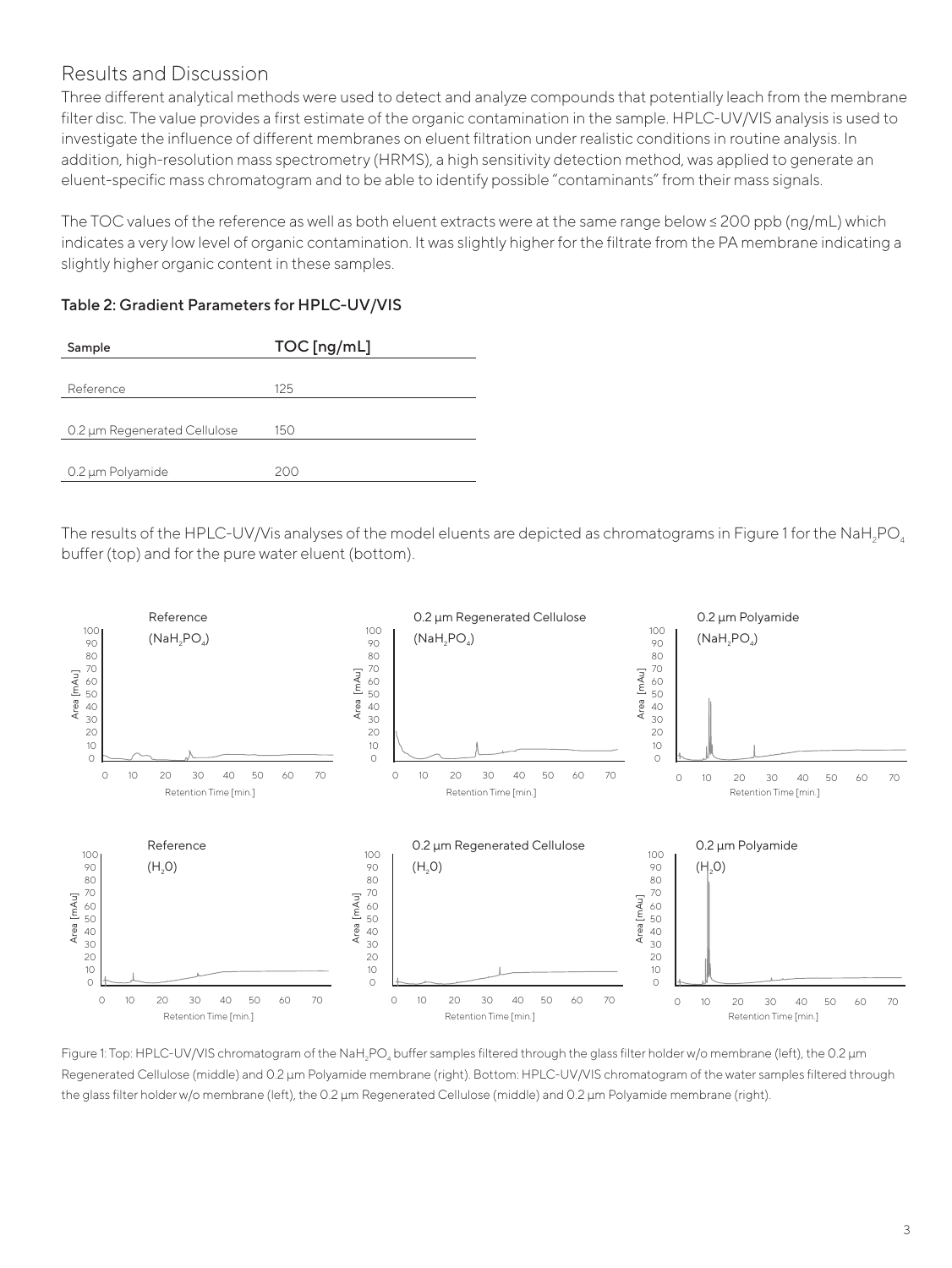In general, the chromatograms revealed a very low chromatographic background and low level of contaminants. It was observed, that the NaH<sub>2</sub>PO<sub>4</sub> buffered eluent filtered through the polyamide membrane showed some peaks at the beginning of the gradient separation, indicating the presence of organic compounds, which were identified as polyamide oligomers. This result is quite plausible and confirms the slightly higher TOC values of the water samples of this membrane. In general, both membrane filters are well suited for eluent filtration. However, it is suggested to use the polyamide membrane in HPLC-applications with a gradient starting with a higher organic solvent composition. This reduces a potential pre-concentration of these polyamide oligomers minimizing the UV signals in the beginning of the chromatogram. This should solve a possible overlap of eluent-related and analyte signals.

Using high-resolution mass spectrometry the effect of acetonitrile on the two membranes was tested since it represents a critical organic solvent with strong extraction propensities. Testing the NaH<sub>2</sub>PO<sub>4</sub> buffer solutions was not possible because of the background signals from the buffer itself. The resulted mass spectra of the filtered acetonitrile are depicted in Figure 2.

In general, there were only minor differences between all mass spectra of the eluents and references. The spectra for the two membrane filtrates are equivalent and as low as the reference in the ESI negative ionization mode. This corresponds to common solvent background signal.



Figure 2: Comparison of two eluents filtered through two types of membranes using high-resolution mass spectrometry. Direct infusion high-resolution mass spectra of the reference sample (right), 0.2 µm regenerated cellulose sample and 0.2 µm polyamide sample (left) in ESI [-] (top) and ESI [+] (bottom) ionization mode. Mass spectra were scaled to 2.5  $\cdot$  10<sup>6</sup> (ESI [-]) and 1.5  $\cdot$  10<sup>7</sup> (ESI [pos]), mass range is *m*/z 50 - m/z 1500.

The mass spectra of the acetonitrile filtrates obtained in ESI positive mode showed some small additional mass signals for the PA membrane which might be assigned to polyamide oligomers. This is in alignment with the TOC and HPLC-UV/VIS results of this filter disc material. However, it should be noted that the mass signals were recorded from the filtered solution itself. In routine chromatographic separation, the influence of these additional mass signals will be low since they are eluted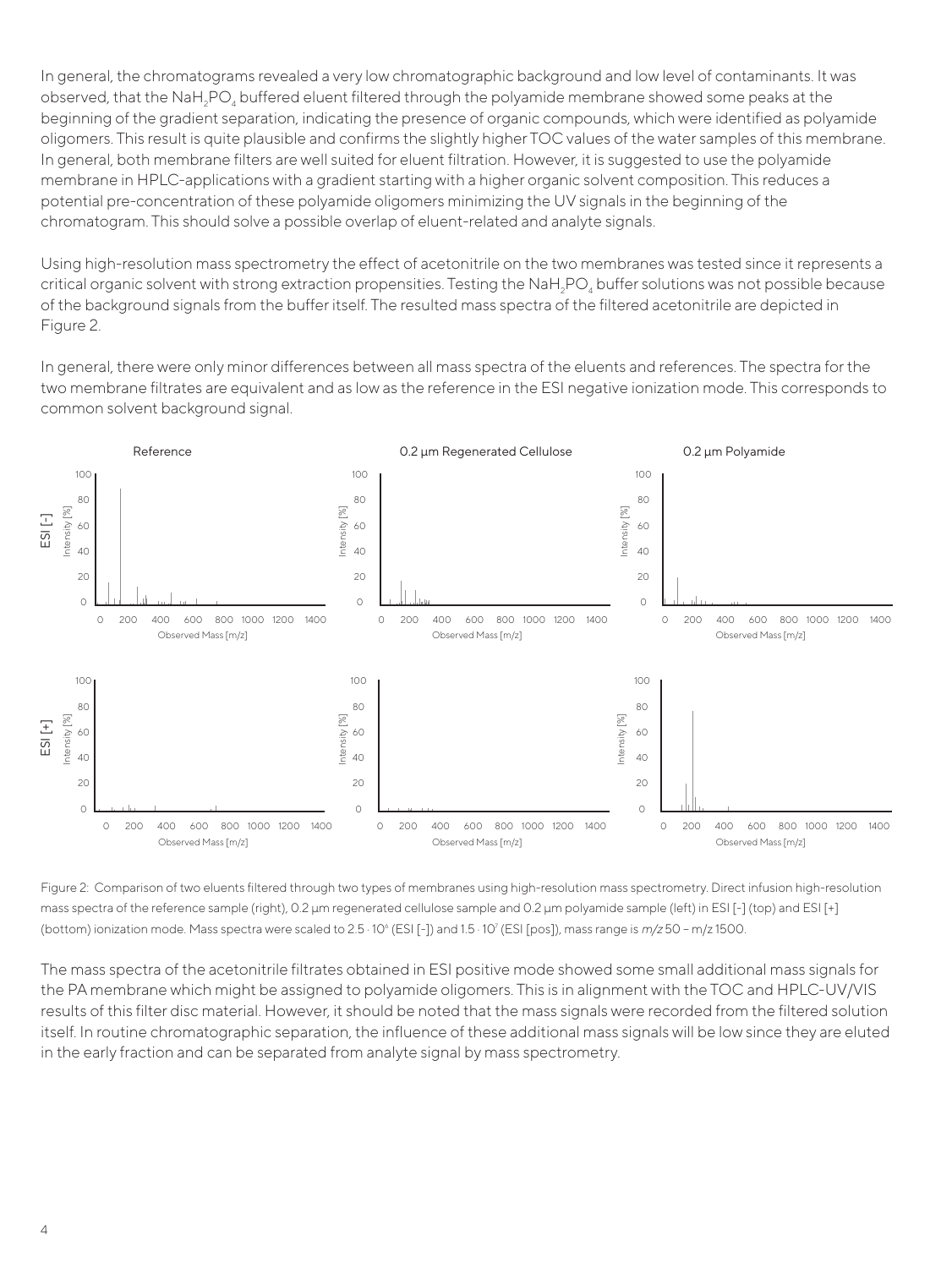#### Summary and Conclusion

We assessed the likelihood of two filter materials, RC and PA, releasing organic compounds following the filtration of solvents/ eluents that are routinely used in liquid chromatography. No additional peaks were present in HPLC-UV/VIS analysis using pure water and phosphate buffer filtrated eluents using regenerated cellulose filter discs. Small early eluting peaks, probably due to polyamide oligomers, were detected for polyamide filters disc in HPLC-UV/VIS but also in mass screening of the eluent in LC-HRMS. The TOC results confirmed that regenerated cellulose filters released no measurable organic content into the filtrate of pure water. Polyamide filters might release some small level of organics which should be considered in their application and can be reduced by adjusting the gradient, for example.

Based on the results it can be concluded that both regenerated cellulose and polyamide filter membranes are well-suited for the filtration of aqueous or organic mobile phases in liquid chromatographic applications. Regenerated cellulose filters are the first choice in eluent filtration due to an exceptionally low release of organic compounds and an excellent compatibility with most solvents. Polyamide filter discs are an ideal alternative and can be used for eluents with high or low pH. The release of polyamide oligomers is known and should be considered HPLC-UV/VIS method development.

#### References

- 1. Terri Thompson, Tips for Preparing and Using Buffers with Your Chromatography System, March 14, 2016, [https://www.biocompare.com/Bench-Tips/183975-Tips](https://www.biocompare.com/Bench-Tips/183975-Tips-for-Preparing-and-Using-Buffers-with-Your-Chromatography-System/)[for-Preparing-and-Using-Buffers-with-Your-](https://www.biocompare.com/Bench-Tips/183975-Tips-for-Preparing-and-Using-Buffers-with-Your-Chromatography-System/)[Chromatography-System/](https://www.biocompare.com/Bench-Tips/183975-Tips-for-Preparing-and-Using-Buffers-with-Your-Chromatography-System/)
- 2. Michael W. Dong, Modern HPLC for Practicing Scientists, 2006, p. 115f, ISBN-13: 978-0-471-72789-8

#### Abbreviations

| RC.                                                 | Regenerated cellulose                             |
|-----------------------------------------------------|---------------------------------------------------|
| PА                                                  | Polyamide (Nylon)                                 |
| $(U)$ HPLC                                          | (Ultra) high performance liquid<br>chromatography |
| UV/VIS                                              | Ultraviolet-visible spectrophotometry             |
| <b>HRMS</b>                                         | High-resolution mass spectrometry                 |
| FSI                                                 | Electrospray ionization                           |
| $\left( \begin{array}{c} \cdot \end{array} \right)$ | Total organic carbon                              |